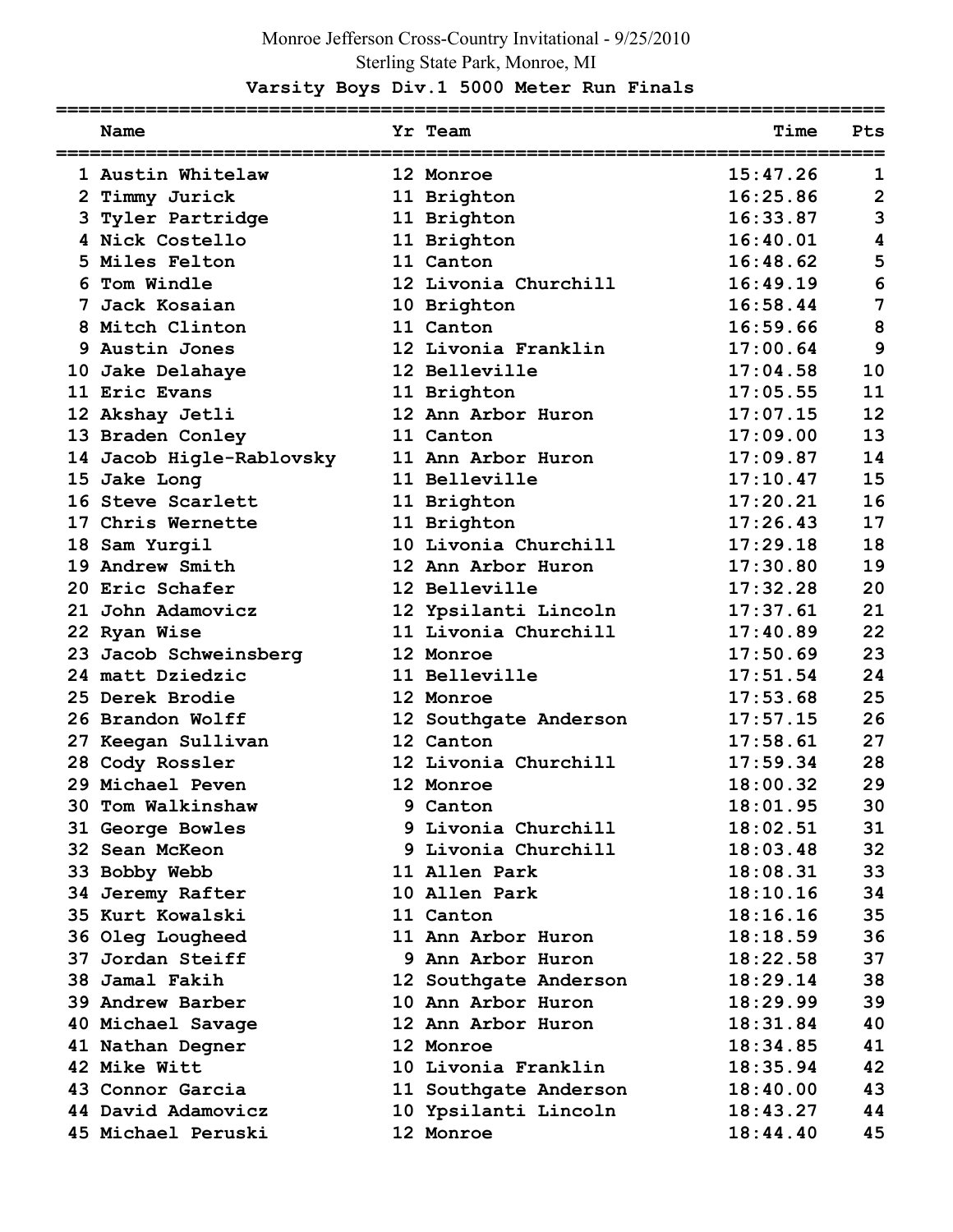## Monroe Jefferson Cross-Country Invitational - 9/25/2010

Sterling State Park, Monroe, MI

|  | 46 Stephen Charnley  | 12 Livonia Churchill  | 18:50.29 | 46    |
|--|----------------------|-----------------------|----------|-------|
|  | 47 Micah Orr         | 9 Wayne Memorial      | 18:58.85 | $- -$ |
|  | 48 Corey Crouch      | 11 Ypsilanti Lincoln  | 19:05.98 | 47    |
|  | 49 Scott Povish      | 11 Allen Park         | 19:11.99 | 48    |
|  | 50 Anthony Carbonaro | 11 Allen Park         | 19:13.71 | 49    |
|  | 51 Gabe Martinez     | 11 Livonia Franklin   | 19:15.41 | 50    |
|  | 52 Daniel Malcolm    | 10 Wayne Memorial     | 19:19.71 | $- -$ |
|  | 53 Alex Goricki      | 12 Ypsilanti Lincoln  | 19:26.99 | 51    |
|  | 54 Austin Goricki    | 12 Ypsilanti Lincoln  | 19:27.95 | 52    |
|  | 55 Joshua Hoglin     | 12 Allen Park         | 19:29.18 | 53    |
|  | 56 Nick Williams     | 11 Allen Park         | 19:36.62 | 54    |
|  | 57 Josh Bessemer     | 11 Livonia Franklin   | 19:38.85 | 55    |
|  | 58 Adam Barber       | 12 Ypsilanti Lincoln  | 19:43.83 | 56    |
|  | 59 Josh Robertson    | 10 Livonia Franklin   | 19:49.52 | 57    |
|  | 60 Chad Walters      | 11 Livonia Franklin   | 20:20.65 | 58    |
|  | 61 Cody Branch       | 12 Southgate Anderson | 20:28.40 | 59    |
|  | 62 Andrew Elliot     | 12 Ypsilanti Lincoln  | 20:30.30 | 60    |
|  | 63 Avery Barron      | 11 Wayne Memorial     | 20:33.31 | $- -$ |
|  | 64 Graham Tyrrell    | 9 Livonia Franklin    | 20:35.33 | 61    |
|  | 65 Alex Stegbauer    | 10 Southgate Anderson | 20:58.67 | 62    |
|  | 66 Joshua Traylor    | 10 Allen Park         | 21:13.17 | 63    |
|  | 67 Lovell Phillips   | 12 Belleville         | 21:25.14 | 64    |
|  | 68 Tyler Knott       | 9 Southgate Anderson  | 21:26.18 | 65    |
|  | 69 Marcus Williams   | 11 Southgate Anderson | 24:30.98 | 66    |
|  | 70 Dan Akers         | 12 Belleville         | 24:33.78 | 67    |
|  | 71 Andrew Attard     | 9 Belleville          | 26:58.76 | 68    |
|  |                      |                       |          |       |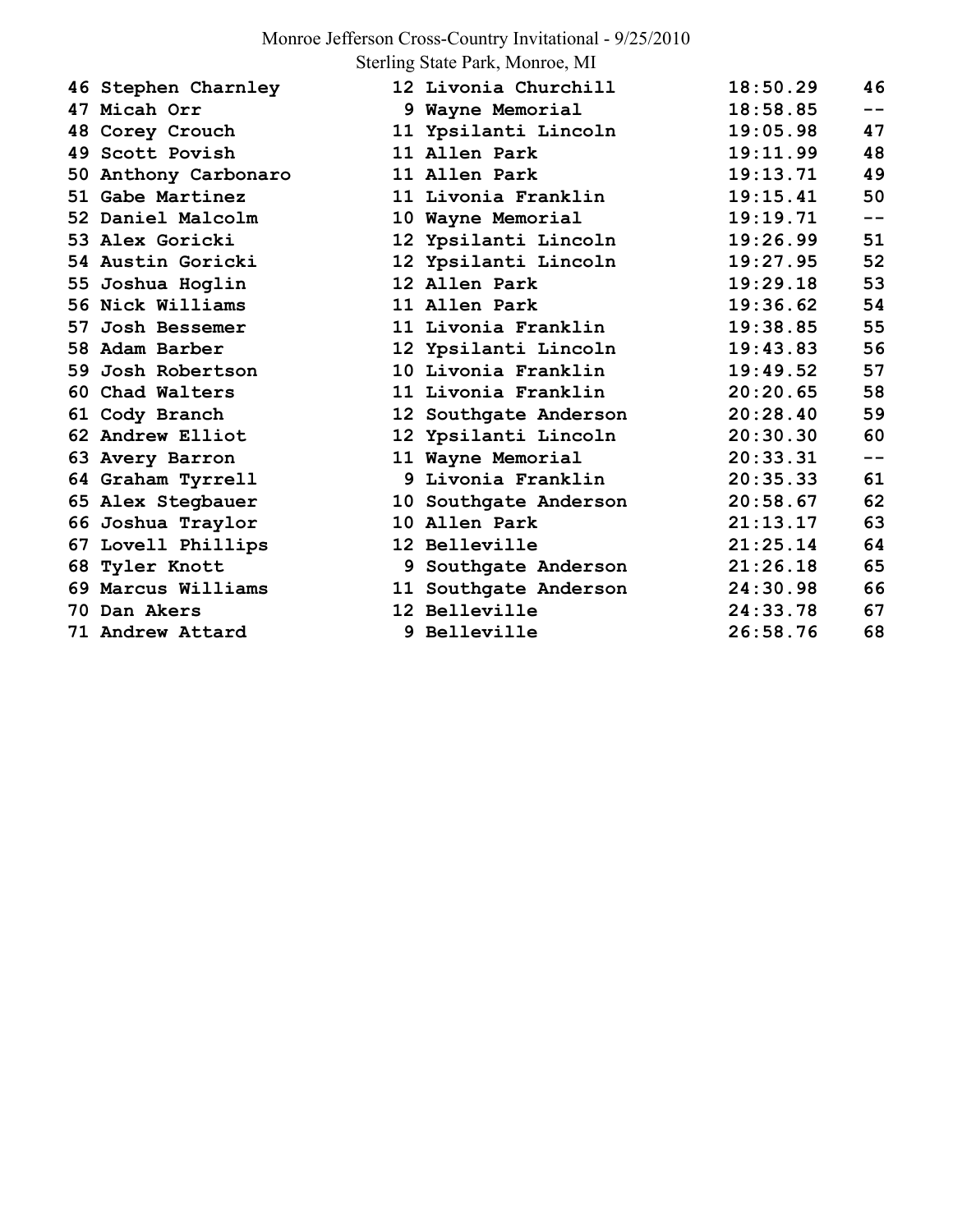## Monroe Jefferson Cross-Country Invitational - 9/25/2010 Sterling State Park, Monroe, MI

 **Varsity Boys Div.1 5000 Meter Run Team Scores** 

| Team              |                       | Pts               | 1               | $\overline{2}$ | 3  | 4  | 5                   | (6) | (7) |
|-------------------|-----------------------|-------------------|-----------------|----------------|----|----|---------------------|-----|-----|
| 1 Brighton        |                       | 27                | $\overline{2}$  | 3              | 4  | 7  | 11                  | 16  | 17  |
| $\overline{2}$    | Timmy Jurick          |                   | 16:25.86        |                |    |    |                     |     |     |
| 3                 | Tyler Partridge       |                   | 16:33.87        |                |    |    |                     |     |     |
| 4                 | Nick Costello         |                   | 16:40.01        |                |    |    |                     |     |     |
| 7                 | Jack Kosaian          |                   | 16:58.44        |                |    |    |                     |     |     |
| 11                | Eric Evans            |                   | 17:05.55        |                |    |    |                     |     |     |
|                   | Total Time: $1:23:44$ | Average: 16:44.75 |                 |                |    |    | $1-5$ Split: $40$   |     |     |
| 2 Canton          |                       | 83                | 5               | 8              | 13 | 27 | 30                  | 35  |     |
| 5                 | Miles Felton          |                   | 16:48.62        |                |    |    |                     |     |     |
| 8                 | Mitch Clinton         |                   | 16:59.66        |                |    |    |                     |     |     |
| 13                | Braden Conley         |                   | 17:09.00        |                |    |    |                     |     |     |
| 27                | Keegan Sullivan       |                   | 17:58.61        |                |    |    |                     |     |     |
| 30                | Tom Walkinshaw        |                   | 18:01.95        |                |    |    |                     |     |     |
|                   | Total Time: 1:26:58   | Average: 17:23.57 |                 |                |    |    | 1-5 Split: 1:13     |     |     |
|                   | 3 Livonia Churchill   | 105               | 6               | 18             | 22 | 28 | 31                  | 32  | 46  |
| 6                 | Tom Windle            |                   | 16:49.19        |                |    |    |                     |     |     |
| 18                | Sam Yurgil            |                   | 17:29.18        |                |    |    |                     |     |     |
| 22                | Ryan Wise             |                   | 17:40.89        |                |    |    |                     |     |     |
| 28                | Cody Rossler          |                   | 17:59.34        |                |    |    |                     |     |     |
| 31                | George Bowles         |                   | 18:02.51        |                |    |    |                     |     |     |
|                   | Total Time: 1:28:01   | Average: 17:36.23 |                 |                |    |    | 1-5 Split: 1:13     |     |     |
| 4 Ann Arbor Huron |                       | 118               | 12 <sup>2</sup> | 14             | 19 | 36 | 37                  | 39  | 40  |
| 12                | Akshay Jetli          |                   | 17:07.15        |                |    |    |                     |     |     |
| 14                | Jacob Higle-Rablovsky |                   | 17:09.87        |                |    |    |                     |     |     |
| 19                | Andrew Smith          |                   | 17:30.80        |                |    |    |                     |     |     |
| 36                | Oleg Lougheed         |                   | 18:18.59        |                |    |    |                     |     |     |
| 37                | Jordan Steiff         |                   | 18:22.58        |                |    |    |                     |     |     |
|                   | Total Time: 1:28:29   | Average: 17:41.80 |                 |                |    |    | $1-5$ Split: $1:15$ |     |     |
| 5 Monroe          |                       | 119               | $\mathbf{1}$    | 23             | 25 | 29 | 41                  | 45  |     |
| 1                 | Austin Whitelaw       |                   | 15:47.26        |                |    |    |                     |     |     |
| 23                | Jacob Schweinsberg    |                   | 17:50.69        |                |    |    |                     |     |     |
| 25                | Derek Brodie          |                   | 17:53.68        |                |    |    |                     |     |     |
| 29                | Michael Peven         |                   | 18:00.32        |                |    |    |                     |     |     |
| 41                | Nathan Degner         |                   | 18:34.85        |                |    |    |                     |     |     |
|                   | Total Time: 1:28:07   | Average: 17:37.36 |                 |                |    |    | $1-5$ Split: $2:48$ |     |     |
| 6 Belleville      |                       | 133               | 10              | 15             | 20 | 24 | 64                  | 67  | 68  |
| 10                | Jake Delahaye         |                   | 17:04.58        |                |    |    |                     |     |     |
| 15                | Jake Long             |                   | 17:10.47        |                |    |    |                     |     |     |
| 20                | Eric Schafer          |                   | 17:32.28        |                |    |    |                     |     |     |
| 24                | matt Dziedzic         |                   | 17:51.54        |                |    |    |                     |     |     |
| 64                | Lovell Phillips       |                   | 21:25.14        |                |    |    |                     |     |     |
|                   | Total Time: 1:31:04   | Average: 18:12.81 |                 |                |    |    | $1-5$ Split: $4:21$ |     |     |
|                   | 7 Livonia Franklin    | 213               | 9               | 42             | 50 | 55 | 57                  | 58  | 61  |
| 9                 | Austin Jones          |                   | 17:00.64        |                |    |    |                     |     |     |
| 42                | Mike Witt             |                   | 18:35.94        |                |    |    |                     |     |     |